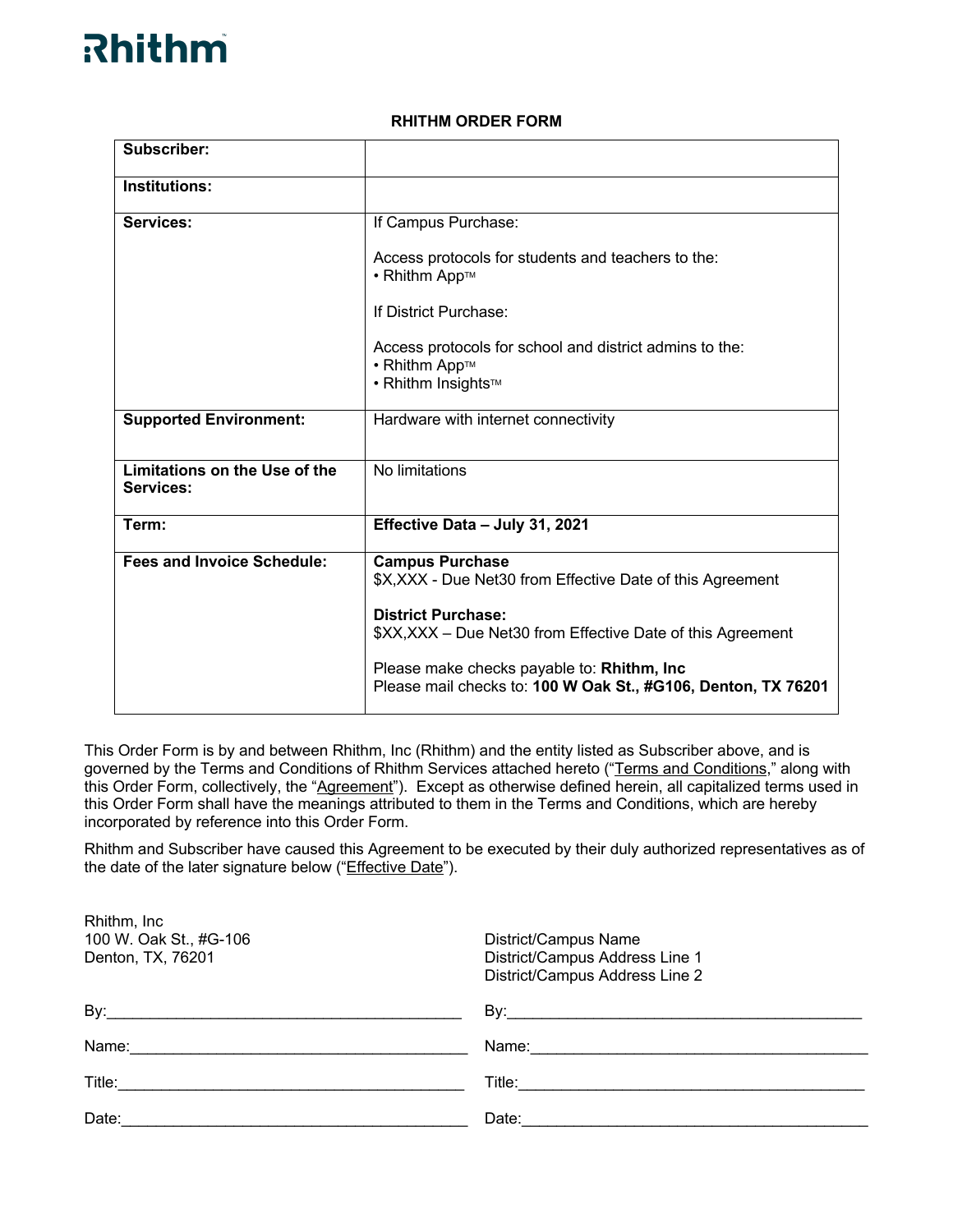### **TERMS AND CONDITIONS OF RHITHM SERVICES**

This Agreement (i.e., these Terms and Conditions and the Order Form(s) into which these Terms and Conditions are incorporated) is made and entered into as of the Effective Date. In consideration of the mutual promises contained herein, the parties hereby agree to the following:

**1. DEFINITIONS**. Capitalized terms shall have the meanings set forth in this section, or in the section where they are first used.

**1.1** "Access Protocols" means the passwords, access codes, technical specifications, connectivity standards or protocols, or other relevant procedures, as may be necessary to allow Subscriber to access the Services.

**1.2** "Authorized User" means any individual student of the institutions listed in the Order Form ("Students"), as well as any individual who is an employee or contractor of Subscriber or a school or district listed in the Order Form ("Administrative User"), in each instance, who is authorized by Subscriber to access the Services pursuant to Subscriber's rights under this Agreement.

**1.3** "Confidential Information" means all proprietary or confidential information relating to a Disclosing Party that is disclosed or otherwise supplied in confidence to the Receiving Party under this Agreement. Confidential Information does not include any aggregated data or De-Identified Data covered by Section 8.4, or any other information that the Receiving Party can establish: (a) was known to the Receiving Party prior to receiving the same from the Disclosing Party, free of any restrictions; (b) is independently developed by the Receiving Party without reference to the Disclosing Party's Confidential Information; (c) is acquired by the Receiving Party from another source without restriction as to use or disclosure; or (d) is or becomes part of the public domain through no fault or action of the Receiving Party.

**1.4** "Confidential Student Information" means information that personally identifies a student who is enrolled or was previously enrolled at the Subscriber's institution(s) as listed on the Order Form. This term includes the student's name, the student's (or student's family's) address, telephone number, email address, date of birth, place of birth, mother's maiden name, grades, social security number (or other governmental identification number), biometric information, and other information that alone or in combination would reasonably allow a person or entity to identify the student with reasonable certainty. Confidential Student Information does not include any information regarding persons who do not enroll at the Subscriber's institution(s).

**1.5** "De-Identified Data" means any data, including data derived from Confidential Information (and Confidential Student Information) that has had all

direct and indirect personal identifiers removed. This includes the removal of any names, identification numbers, and dates of birth, address, email address, and telephone number. De-Identified Data does not include any data that alone or in combination would reasonably allow a person or entity to identify a student with reasonable certainty.

1.6 "Directory Information" means the following Confidential Student Information: student's name, the name of the student's parents or family members, the student's (and student family's) address, telephone number, email address, gender pronoun, course of study, degree(s) awarded, completion date, expected completion date, photographs, and any other information that is considered directory information under the Subscriber's "Directory Information Policy."

**1.7** "Documentation" means the technical materials provided by Rhithm to Subscriber in hard copy or electronic form describing the use and operation of the Services.

**1.8** "Error" means a reproducible failure of the Services (i.e., and not of a user) to substantially conform to the Documentation.

1.9 "Error Corrections" means bug fixes or workarounds intended to correct Errors in the **Services** 

**1.10** "Order Form" means an order form that is signed by both parties and references these Terms and Conditions.

**1.11** "Services" means the services ordered by Subscriber through an Order Form.

1.12 "Subscriber Content" means any content and information submitted via or in connection with the Service by on behalf of Subscriber, an Authorized User or any other end user of the Services.

**1.13** "Supported Environment" means the minimum hardware, software, and connectivity configuration specified from time to time by Rhithm as required for use of the Services. The current requirements (if any) are described in the Order Form.

#### **2. PROVISION OF SERVICES**

**2.1 Access.** Subject to Subscriber's payment of the Fees (if any) and compliance with the terms of this Agreement, Rhithm will provide Subscriber with access to the Services. Promptly following the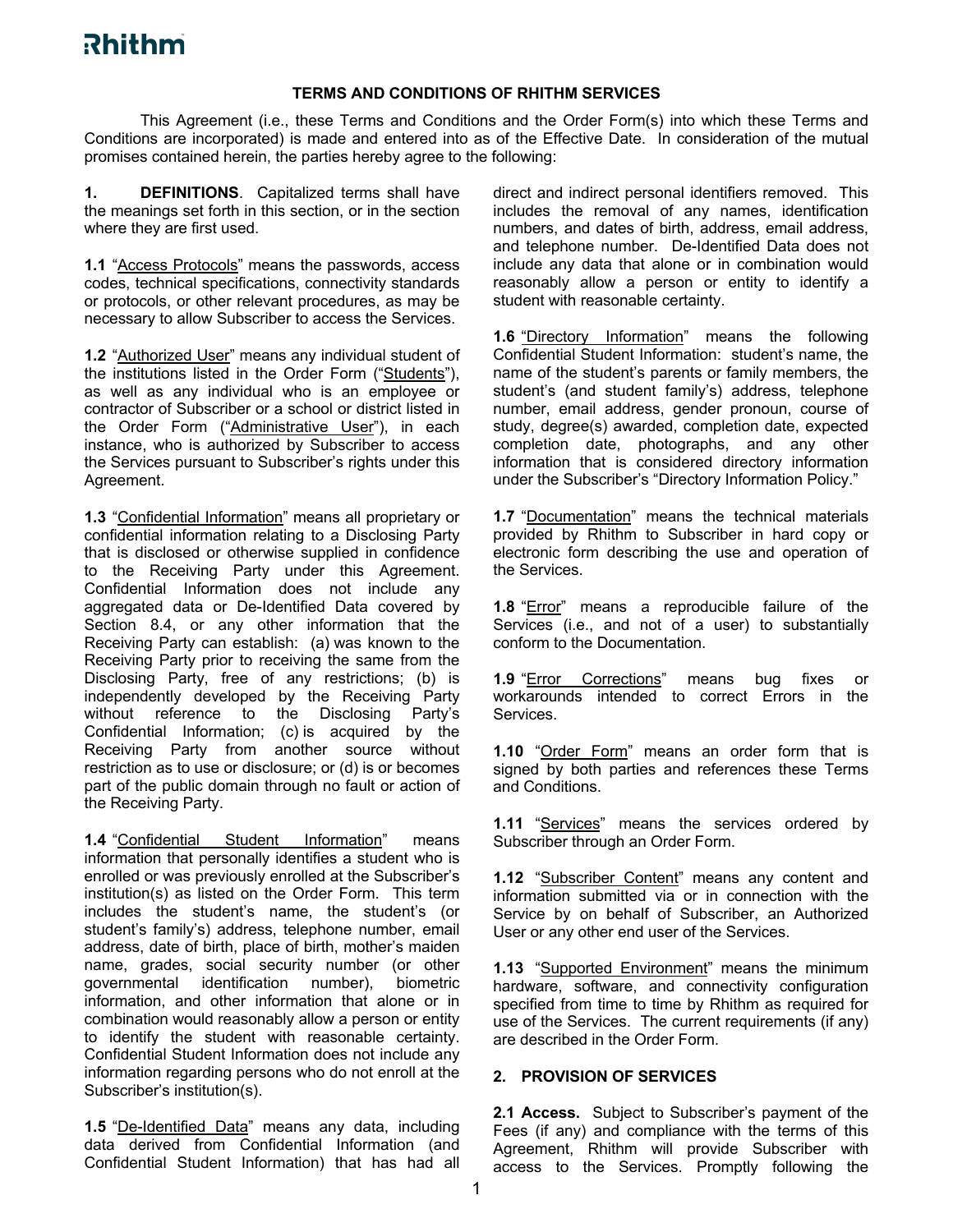Effective Date, Rhithm shall provide to Subscriber the necessary passwords, security protocols and policies and network links or connections and Access Protocols to allow Subscriber and its Authorized Users to access the Services in accordance with the Access Protocols.

**2.2 Support Services**. Rhithm will provide Subscriber with basic technology support services to support continued uptime of the Rhithm application throughout the term of this agreement.

**2.3 Hosting.** Rhithm shall, at its own expense, provide for the hosting of the Services, provided that nothing herein shall be construed to require Rhithm to provide for, or bear any responsibility with respect to any telecommunications or computer network hardware required by Subscriber, any Authorized User or any other user to provide access from the Internet to the Services.

### **3. INTELLECTUAL PROPERTY**

**3.1 License Grant.** Subject to the terms and conditions of this Agreement, Rhithm grants to Subscriber a non-exclusive, non-sublicensable, nontransferable license during the Term, solely for Subscriber's internal business purposes and in accordance with the limitations (if any) set forth in the Order Form, (a) to access and use the Services in accordance with the Documentation; and (b) to use and reproduce a reasonable number of copies of the Documentation solely to support Subscriber's use of the Services.

**3.2 Restrictions.** Subscriber agrees that it will not, nor will Subscriber cause or permit any Authorized User or other party to, (a) allow any third party to access the Services or Documentation, except as expressly allowed herein; (b) modify, adapt, alter or translate the Services or Documentation; (c) sublicense, lease, rent, loan, distribute, transfer or otherwise allow the use of the Services or Documentation for the benefit of any third party; (d) reverse engineer, decompile, disassemble, or otherwise derive or determine or attempt to derive or determine the source code (or the underlying ideas, algorithms, structure or organization) of the Services, except as permitted by law; or (e) create derivative works based on the Services or Documentation.

**3.3 Ownership.** Except for the licenses granted by Rhithm under this Agreement, Rhithm owns all right, title and interest (including, but not limited to, all copyright, patent, trademark and trade secret rights) in and to the Services and Documentation.

**3.4 Open Source Software.** Certain items of software used in the Services are subject to "open source" or "free software" licenses (**"Open Source** 

**Software"**). Some of the Open Source Software is owned by third parties. The Open Source Software is not subject to the terms and conditions of Sections 3.1, 3.2 or 10. Instead, each item of Open Source Software is licensed under the terms of the end-user license that accompanies such Open Source Software. Nothing in this Agreement limits Subscriber's rights under, or grants Subscriber rights that supersede, the terms and conditions of any applicable end user license for the Open Source Software. If required by any license for particular Open Source Software, Rhithm makes such Open Source Software, and Rhithm modifications to that Open Source Software, available by written request at the notice address specified on the Order Form.

**4. FEES.** Subscriber agrees to pay the fees set forth on the Order Form ("**Fees**"), if any. Such Fees will be paid in accordance with the payment schedule set forth on the Order Form. In the event the Fees are not paid timely when due, Rhithm shall have the right to suspend Services until such Fees are paid in whole.

#### **5. SUBSCRIBER CONTENT AND RESPONSIBILITIES**

**5.1 License; Ownership.** Subscriber hereby grants Rhithm a non-exclusive, worldwide, royalty-free, fullypaid and transferable license (a) to use the Subscriber Content as necessary for purposes of providing the Services; and (b) to use Subscriber's trademarks, service marks, and logos as required to provide the Services. As between the parties, Subscriber owns all right, title and interest in the Subscriber Content.

**5.2 Subscriber Warranty.** Subscriber represents and warrants that (a) prior to using the Services in connection with any individual end user, Subscriber shall have obtained the consent of such end user to contact such end user via the Services in such form as required to comply with applicable law; (b) that its use of the Services will comply with all applicable requirements of the U.S. Department of Education; and (c) the Subscriber Content shall not (i) infringe any copyright, trademark, or patent right; (ii) misappropriate any trade secret; (iii) be deceptive, libelous, obscene, pornographic or unlawful; (iv) contain any viruses, worms or other malicious computer programming codes intended to damage Rhithm's system or data; or (v) otherwise violate any privacy or other right of any third party.

**5.3 Authorized User Access.** Subscriber may permit any Authorized Users to access and use the features and functions of the Services as contemplated by this Agreement. User IDs cannot be shared or used by more than one Authorized User at a time. Subscriber is solely responsible for maintaining the confidentiality of Access Protocols and Rhithm will not be liable for any activities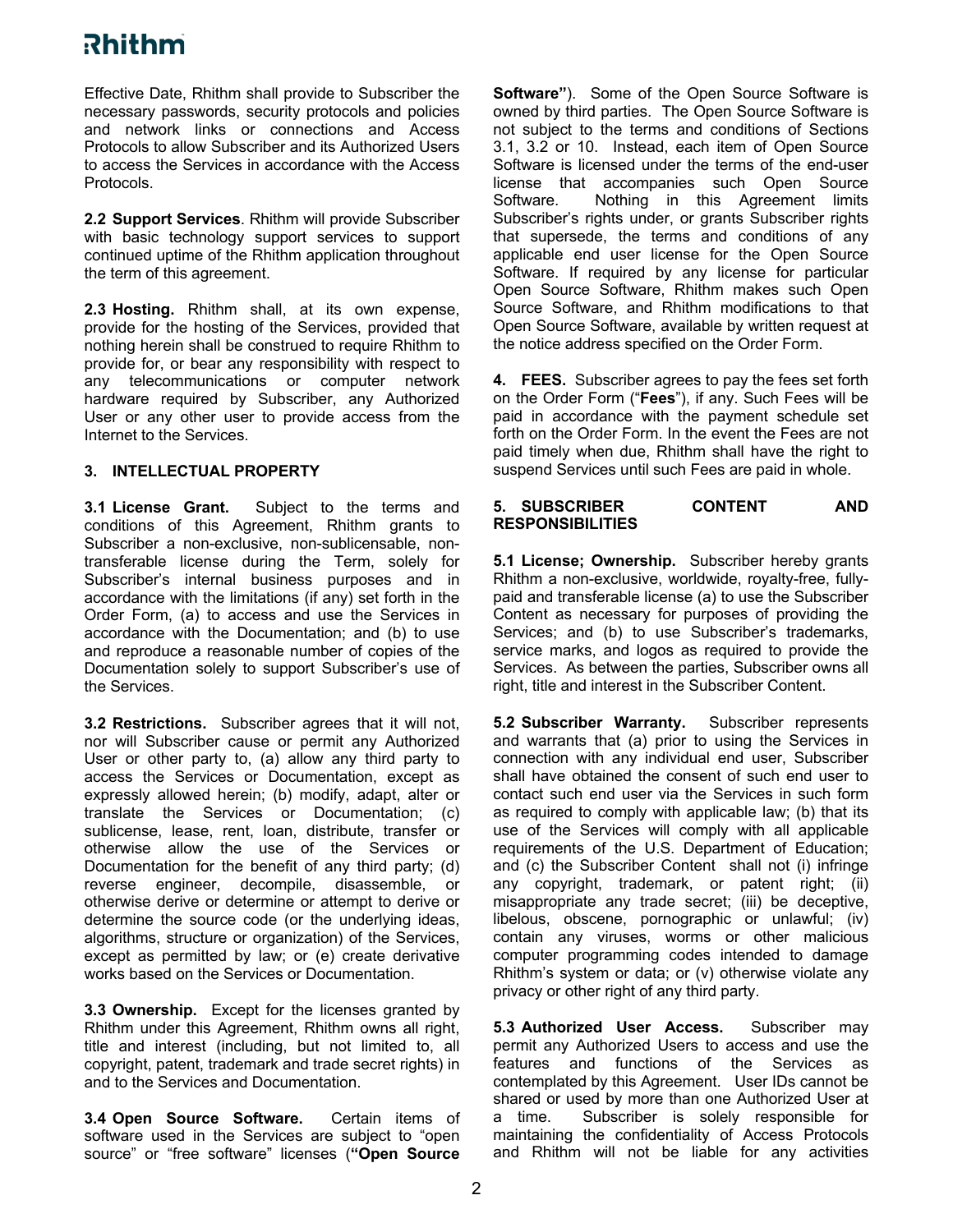# <u>Rhithm</u>

undertaken by anyone using Subscriber's Access Protocols. Subscriber will immediately notify Rhithm of any unauthorized use of its Access Protocols or any other breach of security relating to the Services known to Subscriber.

**5.4 Subscriber Responsibility for Access, Content and Security.** Unless otherwise specified on the Order Form, Rhithm is not obligated to back up any Subscriber Content; the Subscriber is solely responsible for creating backup copies of any Subscriber Content at Subscriber's sole cost and expense. Subscriber shall have the sole responsibility for the accuracy, quality, integrity, legality, reliability, and appropriateness of all Subscriber Content. Subscriber must maintain the Supported Environment (if any) described in the Order Form.

### **6. WARRANTIES AND DISCLAIMERS**

**6.1 Limited Warranty.** Rhithm represents and warrants to Subscriber that the Services will operate free from material Errors during the Term. Provided that Subscriber notifies Rhithm in writing of any breach of the foregoing warranty during the Term, Rhithm shall, as Subscriber's sole and exclusive remedy, provide the support in accordance with Rhithm's then-current support terms.

**6.2 Disclaimer.** THE LIMITED WARRANTY SET FORTH IN SECTION 6.1 IS MADE FOR THE BENEFIT OF SUBSCRIBER ONLY. EXCEPT AS EXPRESSLY PROVIDED IN SECTION 6.1, THE DOCUMENTATION, AND SERVICES ARE PROVIDED "AS IS," AND RHITHM MAKES NO (AND HEREBY DISCLAIMS ALL) OTHER REPRESENTATIONS AND WARRANTIES, WHETHER WRITTEN, ORAL, EXPRESS, IMPLIED OR STATUTORY, INCLUDING, WITHOUT LIMITATION, ANY IMPLIED WARRANTIES OF MERCHANTABILITY, TITLE, NONINFRINGEMENT, AND FITNESS FOR A PARTICULAR PURPOSE. RHITHM DOES NOT WARRANT THAT ALL ERRORS CAN BE CORRECTED, OR THAT OPERATION OF THE SERVICES SHALL BE UNINTERRUPTED OR ERROR-FREE. SOME STATES AND JURISDICTIONS DO NOT ALLOW THE EXCLUSION OF IMPLIED WARRANTIES, SO SOME OF THE ABOVE LIMITATIONS MAY NOT APPLY TO SUBSCRIBER.

**7. LIMITATION OF LIABILITY.** EXCLUDING EACH PARTY'S INDEMNIFICATION OBLIGATIONS SET FORTH HEREIN IN RESPECT OF THIRD-PARTY CLAIMS, (A) IN NO EVENT WILL EITHER PARTY BE LIABLE FOR ANY CONSEQUENTIAL, INCIDENTAL, SPECIAL, PUNITIVE, OR OTHER INDIRECT DAMAGES (INCLUDING, WITHOUT LIMITATION, LOST PROFITS OR LOST DATA) ARISING OUT OF OR IN CONNECTION WITH THIS AGREEMENT OR ITS PERFORMANCE HEREUNDER AND (B) IN NO EVENT SHALL EITHER PARTY'S LIABILITY TO THE OTHER AS A RESULT OF ANY CLAIM ARISING UNDER THIS AGREEMENT, REGARDLESS OF WHETHER SUCH CLAIM IS BASED ON BREACH OF CONTRACT, TORT, STRICT LIABILITY, OR ANY OTHER THEORY OF LIABILITY, EXCEED THE GREATER OF: (I) THE AMOUNT PAID BY SUBSCRIBER IN THE TWELVE (12) MONTHS PRIOR TO THE OCCURRENCE OF THE ACT OR OMISSION GIVING RISE TO SUCH CLAIM, AND (II) ONE HUNDRED DOLLARS (\$100). SOME STATES AND JURISDICTIONS DO NOT ALLOW FOR THE EXCLUSION OR LIMITATION OF INCIDENTAL OR CONSEQUENTIAL DAMAGES, SO THIS LIMITATION AND EXCLUSION MAY NOT APPLY TO SUBSCRIBER.

### **8. CONFIDENTIALITY; PRIVACY**

**8.1 Confidentiality.** During the Term, each party ("Disclosing Party") may provide the other party ("Receiving Party") with Confidential Information. The Receiving Party agrees that it will not use or disclose to any third party any Confidential Information of the Disclosing Party, except as expressly permitted under this Agreement. The Receiving Party will limit access to the Disclosing Party's Confidential Information to Authorized Users (with respect to Subscriber as Receiving Party) or to those employees who have a need to know such Confidential Information to perform the Receiving Party's obligations or exercise the Receiving Party's rights under this Agreement, and who have been informed of the confidential nature of such information. In addition, the Receiving Party will protect the Disclosing Party's Confidential Information from unauthorized use, access, or disclosure in the same manner that it protects its own proprietary information of a similar nature, but in no event with less than reasonable care. At the Disclosing Party's request or upon the expiration or termination of this Agreement, the Receiving Party will return to the Disclosing Party or destroy (or permanently erase in the case of electronic files) all copies of the Confidential Information that the Receiving Party does not have a continuing right to use under this Agreement, and the Receiving Party shall provide to the Disclosing Party a written affidavit certifying compliance with this sentence.

**8.2 Privacy.** Rhithm agrees that its performance of the Services may involve the disclosure of Confidential Student Information by the Subscriber to Rhithm. Rhithm agrees that it will not use or redisclose Confidential Student Information except in compliance with the Family Education Rights and Privacy Act ("FERPA") (20 U.S.C. § 1232g; 34 C.F.R. Part 99) and all applicable state and federal laws.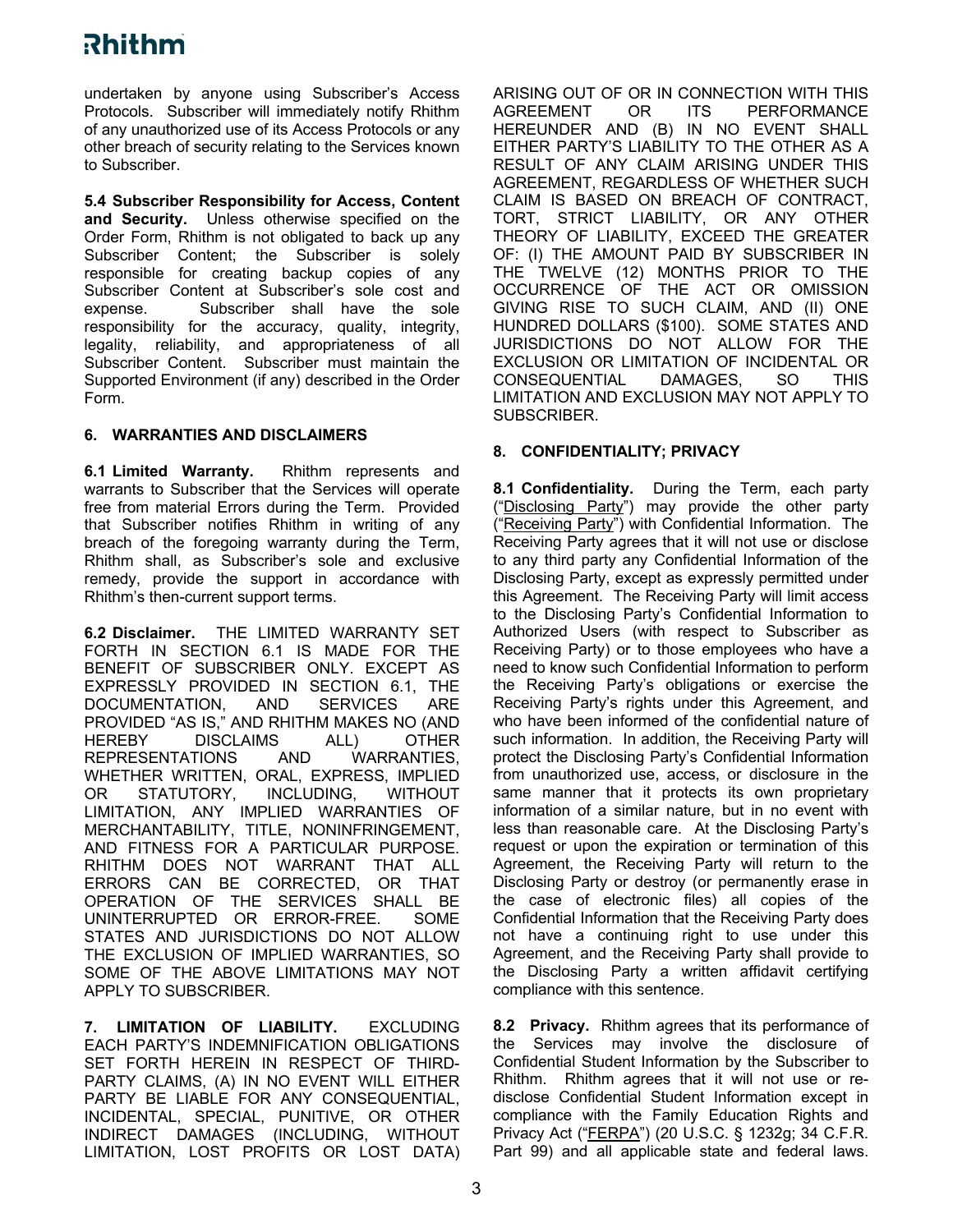# <u>Rhithm</u>

The Subscriber acknowledges that Rhithm is a "school official" with a legitimate educational interest in receiving Confidential Student Information under FERPA and Rhithm agrees that it will comply with the requirements of 34 C.F.R. § 99.33 regarding its use and redisclosure of Confidential Student Information. The Subscriber agrees and consents to Rhithm's use of Confidential Student Information so long as such use complies with FERPA. The Subscriber acknowledges that it is responsible for notifying Rhithm that a student has opted-out of the Subscriber's "Confidential Student Information Policy."

**8.3 Data Security.** Rhithm agrees that it will store and process Confidential Information, including Confidential Student Information, in accordance with customary industry standards. Rhithm shall implement and maintain commercially reasonable administrative, technical and physical security measures to protect Confidential Information from unauthorized access, disclosure and use. Rhithm will conduct periodic risk assessments and remediate identified material security vulnerabilities in a commercially reasonable manner. Rhithm will have a written data breach response plan and will take commercially reasonable steps to notify the Subscriber once it becomes aware of a data breach known to involve, or likely involving, Subscriber Confidential Information. Rhithm will cooperate with the Subscriber to comply with any applicable data breach notification laws.

**8.4 Aggregated and De-Identified Data.** Rhithm may use aggregated data and De-Identified Data for product development, research, marketing, and other purposes. Rhithm agrees that it shall not attempt to re-identify any aggregated data or De-Identified Data unless such re-identification complies with the terms of this Agreement. Rhithm further agrees that it shall not transfer De-Identified Data or aggregated data to any other party unless that party agrees not to attempt re-identification; provided, however, that Rhithm may transfer De-Identified Data or aggregated data to its successor pursuant to a merger, consolidation or sale of substantially all of its assets pursuant to Section 11 of this Agreement and its successor may re-identify data to the same extent that Rhithm may do so pursuant to this Agreement.

**8.5 Confidential Student Information Return and Destruction.** Upon termination or expiration of this Agreement or thereafter, at the Subscriber's written request, Rhithm shall, in a reasonable period of time, return all Confidential Student Information to Subscriber or shall destroy such Confidential Student Information that Rhithm knows it possesses to the extent that destruction is reasonably practicable. Rhithm shall not be required to return or destroy Directory Information it has received or obtained. Rhithm shall not be required to return or destroy

aggregated data or De-Identified Data. Subscriber acknowledges that some data may remain in archive or other files following Rhithm's commercially reasonable attempt to return or destroy Confidential Student Information.

#### **9. INDEMNIFICATION**

**9.1 By Rhithm.** Rhithm shall indemnify, defend and hold harmless Subscriber against any third-party claims that the use of the Services as permitted hereunder infringes any copyright, US patent or other intellectual property right of a third party, and Rhithm shall pay any losses, damages, costs, liabilities and expenses (including, but not limited to, reasonable attorneys' fees) finally awarded by a court to such third party or otherwise agreed to in settlement of such claim by Rhithm. If any portion of the Services becomes, or in Rhithm opinion is likely to become, the subject of a claim of infringement, Rhithm may, at Rhithm's option, and as Subscriber's sole and exclusive remedy therefor: (a) procure for Subscriber the right to continue using the Services; (b) replace the Services with non-infringing software or services which do not materially impair the functionality of the Services; (c) modify the Services so that the Services become non-infringing; or (d) terminate this Agreement and refund any fees paid by Subscriber to Rhithm for the remainder of the term then in effect, and upon such termination, Subscriber will immediately cease all use of the Documentation and Services. Notwithstanding the foregoing, Rhithm shall have no obligation under this Section 9.1 or otherwise with respect to any third-party claim based upon (i) any use of the Services not in accordance with this Agreement or as specified in the Documentation; (ii) any use of the Services in combination with other products, equipment, software or data not supplied by Rhithm; or (iii) any modification of the Services by any person other than Rhithm or its authorized agents. This Section 9.1 states the sole and exclusive remedy of Subscriber and the entire liability of Rhithm, and any of the officers, directors, employees, shareholders, contractors or representatives of Rhithm, for claims and actions described in this Section 9.1.

**9.2 By Subscriber.** To the extent permitted by applicable by law, Subscriber shall indemnify defend and hold harmless Rhithm against any third-party claims arising out of (a) any failure by Subscriber or any Authorized User to comply with applicable laws, rules and regulations (including those promulgated by the U.S. Department of Education) in connection with its activities hereunder, including without limitation its provision and Rhithm's authorized use of Subscriber Content (possibly including student information) hereunder or failure to obtain required consent from end users, (b) Subscriber's unauthorized use of Services hereunder and/or (c) Subscriber's breach or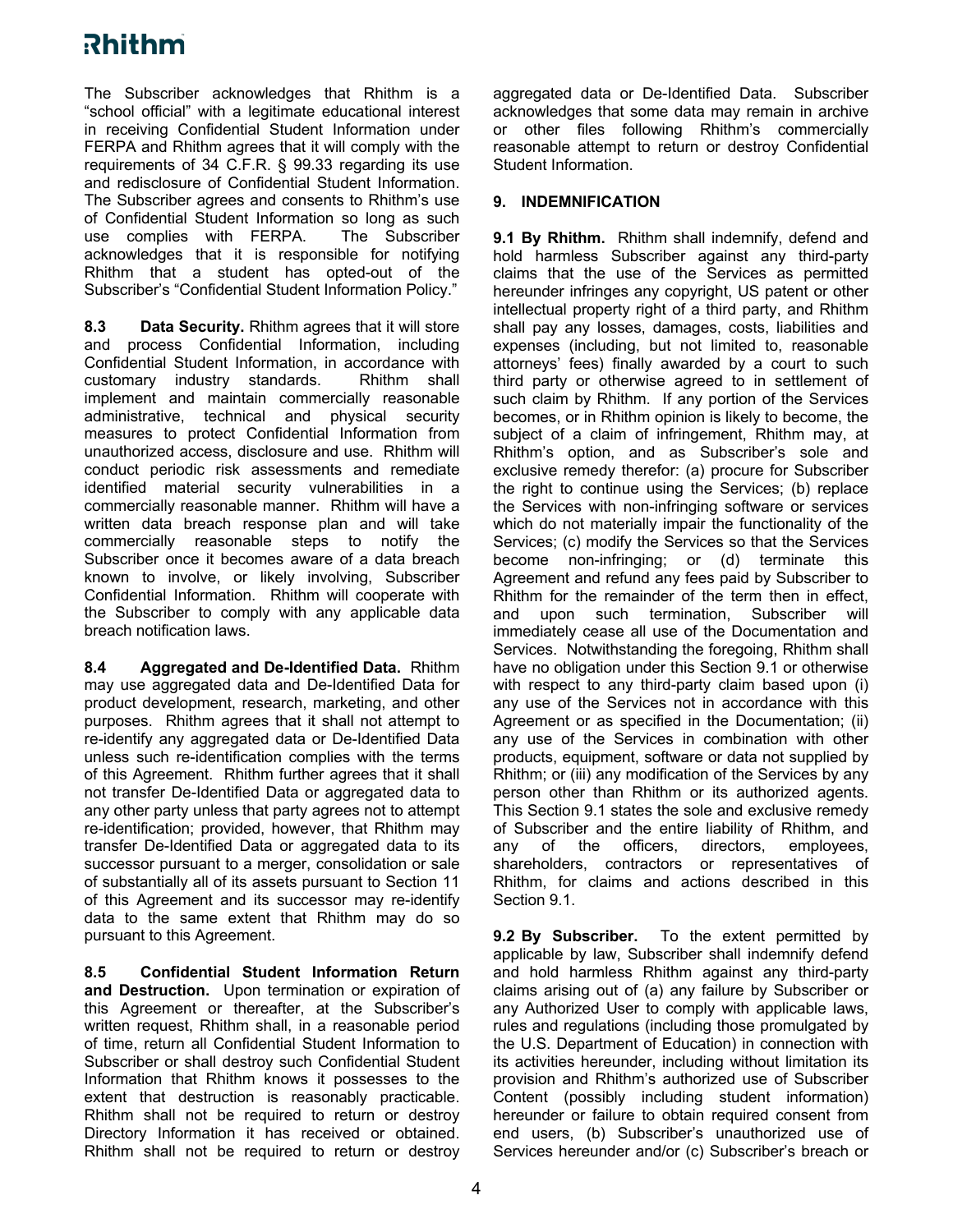## <u>Rhithm</u>

alleged breach of any of its covenants, representations or warranties hereunder, and Subscriber shall pay any losses, damages, costs, liabilities and expenses (including, but not limited to, reasonable attorneys' fees) finally awarded by a court to such third party or otherwise agreed to in settlement of such claim by Subscriber. This Section 9.2 states the sole and exclusive remedy of Rhithm and the entire liability of Subscriber, and any of the officers, directors, employees, shareholders, contractors or representatives of Subscriber, for the claims and actions described in this Section 9.2.

**9.3 Procedure.** The indemnifying party's obligations as set forth above are expressly conditioned upon each of the foregoing: (a) the indemnified party shall promptly notify the indemnifying party in writing of any threatened or actual claim or suit, provided, however, that failure to give prompt notice will not relieve the indemnifying party of any liability hereunder (except to the extent the indemnifying party has suffered actual material prejudice by such failure); (b) the indemnifying party shall have sole control of the defense or settlement of any claim or suit; and (c) the indemnified party shall (at the indemnifying party's expense) reasonably cooperate with the indemnifying party to facilitate the settlement or defense of any claim or suit.

#### **10. TERM AND TERMINATION**

**10.1 Term.** This Agreement commences on the Effective Date and shall continue until the termination or expiration of all Order Forms ("Term"), unless earlier terminated in accordance with Section 10.2. The term of each Order Form shall commence on the effective date of such Order Form and continue for the period of time specified in the Order Form (the "Initial Term") unless earlier terminated under Section 10.2. Each Order Form shall automatically renew for successive one (1) year terms (each a "Renewal Term") at the same fee and invoice schedule set out in the original Order Form, unless either party provides written notice to the other of its intention not to renew at least thirty (30) days prior to the expiration of the then-current term. The Initial Term and the Renewal Terms (if any) are, collectively, the "Order Form Term."

**10.2 Termination.** Either party may terminate this Agreement or any Order Form immediately upon written notice to the other party if the other party materially breaches this Agreement and fails to cure such breach within (30) days after its receipt of written notice of such breach.

**10.3 Effect of Termination.** Immediately upon termination of this Agreement, (a) the licenses granted to either party shall immediately terminate; and (b) Rhithm shall cease to make available and Subscriber shall cease to use the Services. Termination shall not relieve Subscriber's obligation to pay all charges accrued before the effective date of termination. Sections 3.3, 5.4, 6, 7, 8, 9, 10.3, 11 and 12 will survive the expiration or termination of this Agreement.

**11. GOVERNING LAW AND VENUE** This Agreement and any action related thereto will be governed and interpreted by and under the laws of the State of Texas, without reference to conflicts of laws principles. Both parties expressly agree that any action relating to this Agreement shall exclusively be brought in Travis County, Texas, and both parties irrevocably consent to the jurisdiction of the state and federal courts located in Travis County, Texas. Each party expressly waives any objection that it may have based on improper venue or forum non-conveniens to the conduct of any such suit or action in any such court. The United Nations Convention on Contracts for the International Sale of Goods does not apply to this Agreement. Subscriber shall always comply with all international and domestic laws, ordinances, regulations, and statutes that are applicable to its use of the Services hereunder.

**12. MISCELLANEOUS.** If requested by Rhithm, Subscriber agrees to cooperate in good faith with Rhithm on a press release following execution of this Agreement and agrees to allow Rhithm to list (using Subscriber's name and/or Subscriber's logo, as determined by Rhithm) Subscriber as a customer on Rhithm website. The parties are independent contractors and nothing in this Agreement shall be deemed to create the relationship of partners, joint venturers, employer-employee, master-servant, or franchisor-franchisee between the parties. Neither party is, or will hold itself out to be, an agent of the other party. Neither party is authorized to enter into any contractual commitment on behalf of the other party. These Terms and Conditions, together with the attached Order Form(s), contain the entire agreement of the parties and supersedes any prior or present understanding or communications regarding its subject matter, and may only be amended in a writing signed by both parties. In the event of a conflict between the terms in the Order Form and the Agreement, the terms contained in this Agreement shall control unless otherwise expressly stated in the Order Form. In the event any provision of this Agreement is held by a court of law or other governmental agency to be void or unenforceable, such provision shall be changed and interpreted so as to best accomplish the objectives of the original provision to the fullest extent allowed by law, and the remaining provisions shall remain in full force and effect. Neither party shall assign this Agreement without the other party's prior written consent, which shall not be unreasonably withheld. Notwithstanding the foregoing, either party may assign this Agreement to its successor pursuant to a merger, consolidation or